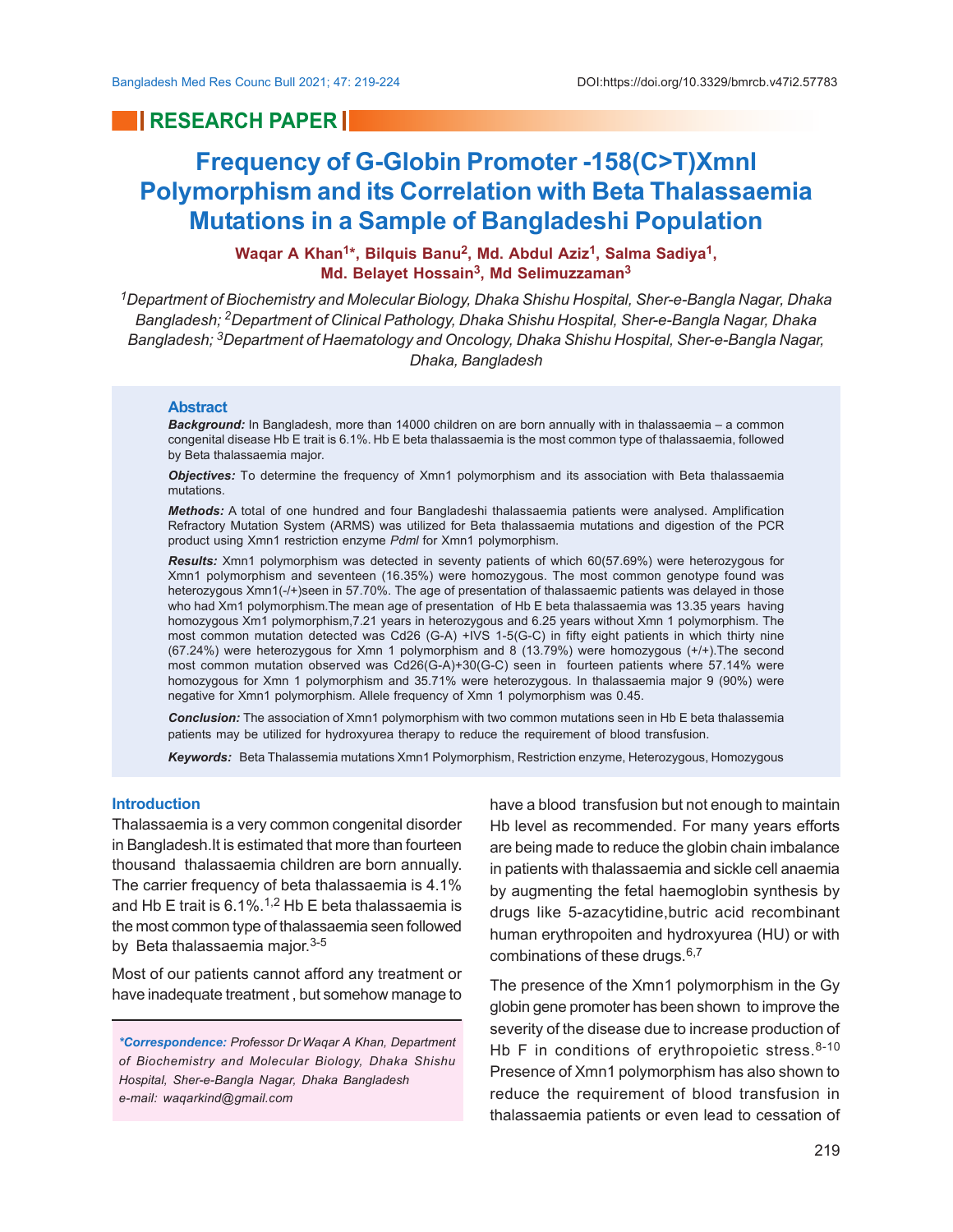blood transfusion as a result of therapy by hydroxyurea as reported in some studies. 11-14

The frequency of Xmn1 polymorphism varies in different geographical regions of the world.<sup>15-18</sup> It also has been reported to correlate with certain beta thalassaemia mutations.11,12,17,19,20 Xmn 1 polymorphism association with HbE mutation has also been observed<sup>21</sup>

This study was aimed to determine the frequency of Xmn1 polymorphism and its correlation with beta thalassaemia mutations in our patients.This is the first study regarding the frequency of Xmn1 polymorphism, and its correlation with Beta thalassaemia mutations seen in Bangladeshi thalassaemic patients.

#### **Materials and Methods**

The study was done in the DNA lab of the Department of Biochemistry and Molecular Biology, Dhaka Shsihu(Children) Hospital,Dhaka,Bangladesh.104 thalassaemia patients were randomly selected , who came to Dhaka Shishu Hospital Thalassemia Center. The patients were analysed for Beta Thalassemia mutations and Xmn1 polymorphism. Ages of patients at the time of diagnosis were recorded. There were 85(81.73%) Hb E beta Thalassaemia patients and 19(18.27%) Beta thalassaemia major patients.Fifty seven (54.81%) were males and forty seven(45.19%) were females. The period of study was for six months from January, 2018 to July, 2018.

2 cc of blood was collected in EDTA containing tubes. DNA extraction was done by Purelink Genomic DNA mini kit (Invitogen, USA).Mutations in the beta globin chain was analyzed by allele specific primers using Amplification Refractory Mutation System-Polymerase Chain Reaction(ARMS-PCR).Extracted DNA samples were stored at -20<sup>0</sup> C for detection of Xmn 1 polymorphism.

## *Detection of Xmn 1 polymorphism*

Detection of GãXmnI polymorphism of C to T base pair substitution at the "158 position in the promoter region of the Gã-globin gene ("158 (C > T) Xmn1 polymorphism): The Polymerase chain reaction (PCR) was done by Taq polymerase, DNTP, template, MgCl and Xmn1 primer ( 52 -AAC TGT TGC TTT ATA GGATTT T-32 and 52 - AGG AGC TTA TTG ATA ACT CAG AC-32 .

The cycling reaction was performed under the following conditions: Denaturation at 95 °C for 10 min, 30 cycles of denaturation at 94 °C for 1 min, primer annealing at 55 °C for 1 min, extension at 72 °C for 1 min and final extension at 72 °C for 10 min. The PCR products were digested with the Xmn1 Restriction enzyme (Pdml) for 6-8 hours. Electrophoresis was done on these digested products on a 2% agarose gel. Amplification with the primers produced a 650 bp fragment in a patient with Xmn 1 (-/-) genotype,650,450 bp and 200 bp fragments from a patient with heterozygote for Xmn 1 (+/-) genotype and 450 bp and 200 bp fragments from a patient with Xmn1 (+/+) genotype Fig 1

Written consent was taken from each patient/guardian. The study was approved by the ethical committee of Bangladesh Medical and Research Council.





Lane 1, 4, 5: 650 bp, 450 bp and 200 bp fragments from patients heterozygous for the Xmn I (+/-) genotype;

Lane 2: 450 bp and 200 bp digested fragments from a patient with Xmn I (+/+) genotype;

Lane 3: 650 bp fragment from a patient with Xmn1 (-/ -) genotype

Lanes 6: 1kb DNA ladder

## **Results**

A total of 104 thalassemia patients were analysed for Xmn1 polymorphism and Beta thalassemia mutations. There were 85 (81.73%) Hb E beta thalassaemia and 19 (18.27%) Beta thalassemia major patients. Fifty seven (54.81%) were males and forty seven (45.19%) were females. The mean age at the time of diagnosis of Hb E beta thalassaemia patients was 13.35 years in  $Xmn1(+/+)$ , 7.21 years in  $Xmn1(-/+)$  and 6.25 years in Xmn1 (-/-). In thalassaemia major patients the mean age of the presentation was 5 years in Xmn1(-/+) and 2.76 years in Xmn1(-/-) (table I).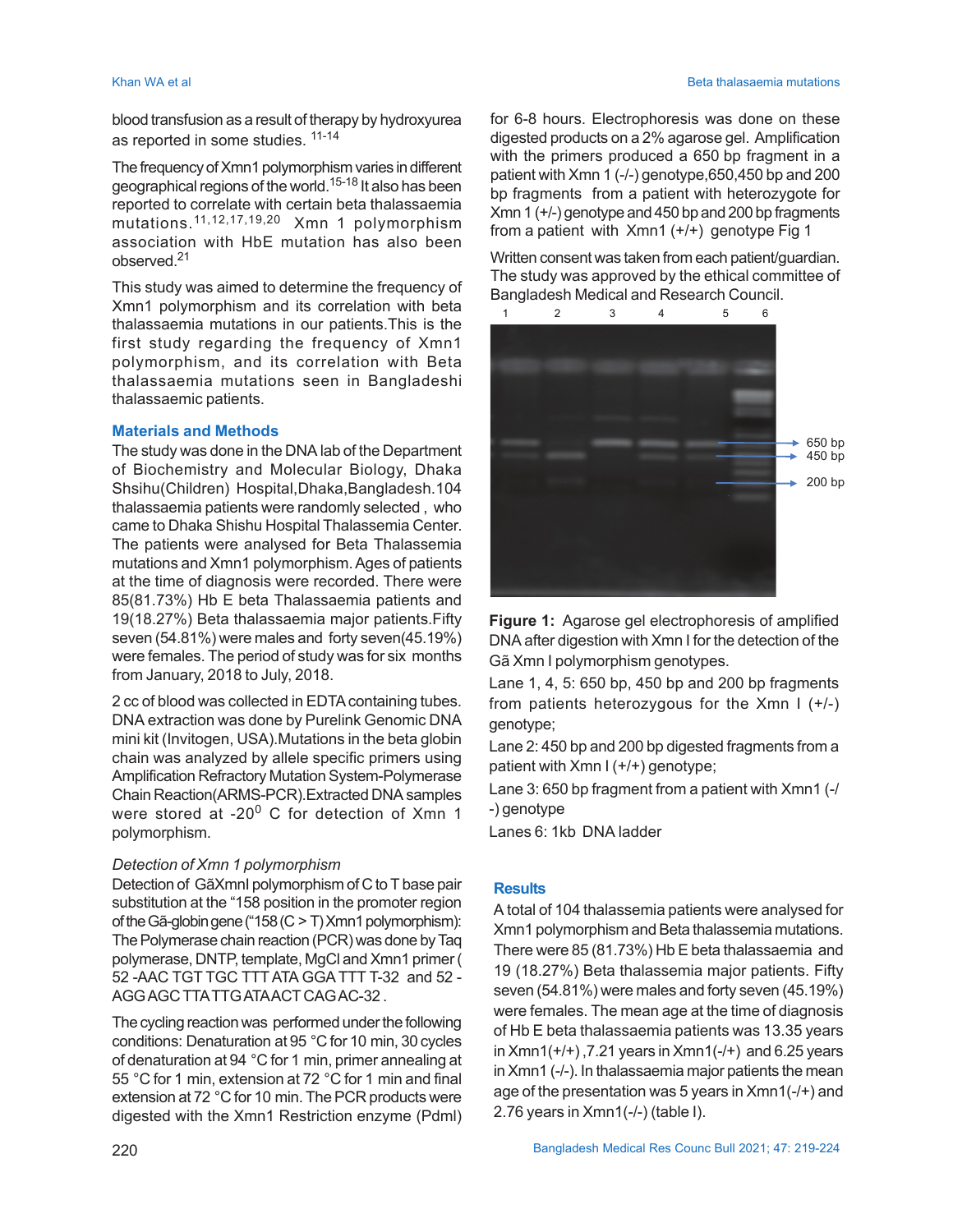**Table-I:** Mean age in years at the time of diagnosis of Beta thalassaemia major and Hb E beta thalassaemia in the presence or presence of Xmn1 polymorphism

| <b>Types of Thalassaemia</b> | Xmn1    | Xmn1 Xmn1 |         |
|------------------------------|---------|-----------|---------|
|                              | $(-/-)$ | $(-/+)$   | $(+/+)$ |
| Beta thalassaemia major      | 2.76    | 5.0       |         |
| Hb E beta thalassaemia       | ճ 25    | 7 21      | 13.35   |

**Table II:** Xmn1 polymorphism in Beta thalassaemia major and Hb E Beta thalassaemia patients

| Xmn1         | <b>Beta</b>   | Hb E beta    |
|--------------|---------------|--------------|
| polymorphism | thalassaemia  | thalassaemia |
|              | major         |              |
| $Xmn1++$     | $\mathcal{L}$ | 17(16.35%)   |
| $Xmn1-/+$    | 5(4.81%)      | 55(52.88%)   |
| $Xmn1-/-$    | 14(13.46%)    | 13(12.50%)   |
| Total        | 19(18.27%)    | 85(81.73%)   |

Eight beta globin gene mutations were detected in â<sup>o</sup> thalassemia. Beta thalassaemia mutations detected were IVS 1-5(G-C) HBB:c.92+5G>C, 30(G-C) HBB:c.91G>C, 130(G-C) HBB:c.93-1G>A,15(G-A) HBB:c.47G>A, 30(G-A) HBB:c.92G>A, Fr 42-43 HBB:c.126\_129delCTTT, Fr 8-9 HBB:c.27\_28insG, 15(-T) HBB:c.46delT

The most common type of mutation detected in patients was Cd 26 (G-A) + IVS 1-5(G-C) seen in 58 patients, out of which 39(67.24%) were heterozygous for Xmn1 polymorphism, 8 (13.79%) were homozygous for Xmn1 polymorphism and 11(18.97%) ) were negative for Xmn1 polymorphism. The second most common mutation detected was Cd 26+30(G-C) detected in 14 patients where 8 (57.14%) patients were homozygous (+/+), 5(35.71%) were heterozygous and one (7.14%) was negative for Xmn1 polymorphism. In thalassemia major patients with mutation IVS1-5(G-C)+IVS1-5 (G-C), 9(90%) out of 10 cases were negative for Xmn1 polymorphism and one (10%) was heterozygous for Xmn1 polymorphism (table III).

**Table III:** Thalassemia mutations and Xmn1 polymorphism

| Xmn1 polymorphisms         | $-/-$        | $-/+$      | $+/+$     | Total |
|----------------------------|--------------|------------|-----------|-------|
| Cd 26(G-A)+IVS 1-5(G-C)    | 11(18.97%)   | 39(67.24%) | 8(13.79%) | 58    |
| Cd26+30(G-C)               | 1(7.14%)     | 5(35.71%)  | 8(57.14%) | 14    |
| Cd26+130(G-C)              |              | $3(100\%)$ |           | 3     |
| Cd26+15(G-A)               | $1(16.66\%)$ | 4(66.66%)  | 1(16.66%) | 6     |
| Cd26+Fr42-43               |              | $1(100\%)$ |           |       |
| $Cd26 + Fr8-9$             |              | $2(100\%)$ | 0         | 2     |
| Cd 26+(15-T)               |              | $1(100\%)$ | 0         |       |
| IVS 1-5(G-C)+30(G-A)       | 2(66.67%)    | 1(33.33%)  | 0         | 3     |
| $IVS$ 1-5(G-C) +Fr 8-9)    | $1(100\%)$   |            | 0         |       |
| IVS 1-5(G-C)+15(G-A)       | 2(40%)       | 3(60%)     | 0         | 5     |
| IVS 1-5(G-C) +IVS 1-5(G-C) | $9(90\%)$    | $1(10\%)$  | 0         | 10    |
| <b>Total</b>               | 27           | 60         | 17        | 104   |

Allele frequency of Xmn1 polymorphism was 0.45.

| Table IV: Xmn 1 polymorphism allele frequency |  |  |  |  |  |
|-----------------------------------------------|--|--|--|--|--|
|-----------------------------------------------|--|--|--|--|--|

| <b>Diagnosis</b>               | Xmn 1 - allele | $Xmn 1 + allele$ |  |
|--------------------------------|----------------|------------------|--|
| Betat thalassaemia major(no19) | 33(0.868)      | 5(0.132)         |  |
| Hb E beta thalassaemia(no 85)  | 81(0.476)      | 89(0.524)        |  |
| Total                          | 114(0.548)     | 94(0.452)        |  |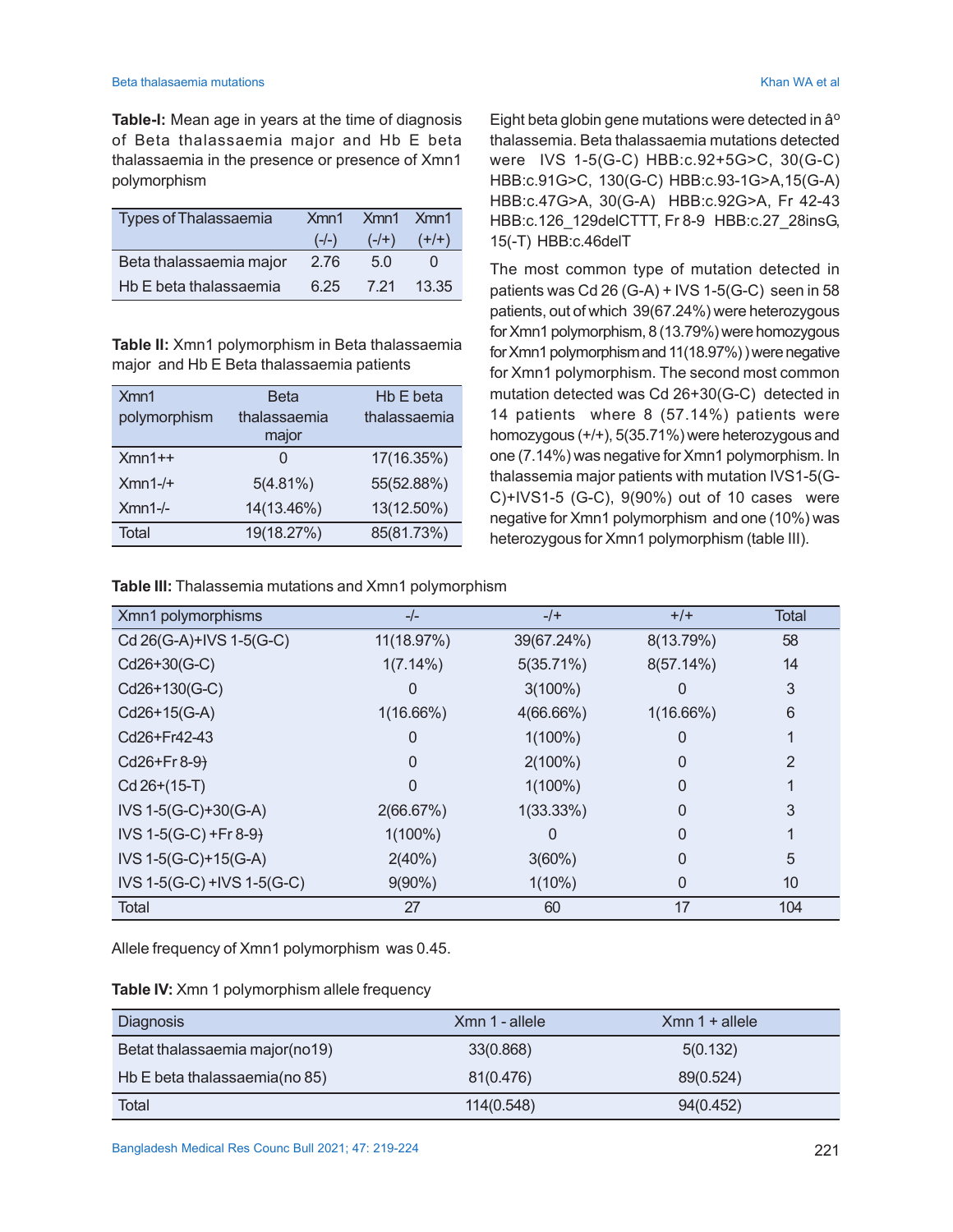#### **Discussion**

This is the first study of the frequency of Xmn1 polymorphism in Bangladeshi thalassaemia patients and its association with thalassemia mutations.

A total of 104 thalassaemia patients were studied where beta thalassaemia major was 19(18.27%) and Hb E beta thalassaemia were 85(81.73%). There were 57 males (54.81%) and 47(45.19%) females. The mean age at the time of diagnosis in our study was 13.04 years in Xmn1+/+ patients, 7.91 years in Xmn1 +/- and 5.50 years in Xmn1 -/- .

The presence of Xmn1 polymorphism in both heterozygous and homozygous state has an influence in later presentation of the disease as reported in some studies. Panigrah et al reported later presentation of Hb E beta thalassaemia patients in the presence of heterozygous Xmn1 polymorphism.<sup>22</sup> Sharma et al reported in his study of thalassaemia major patients, the mean age of presentation was 18.3 months with homozygous Xmn1 +/+ and less than one year in Xmn1  $-1$ -.<sup>23</sup> Ali et al found the mean age of thalassaemia patients with Xmn1 polymorphism was 8 years+7.9 while those without Xmn1 was 5.8+4.5.<sup>24</sup>

In Hb E beta thalassaemia patients in our study, heterozygous Xmn1 polymorphism (-/+) was seen in 55(52.88%), homozygous (+/+) in 17(16.35%) and 13(12.50%) patients were Xmn1 (-/-). In a study in China on major Hb E beta thalassaemia, the frequency of heterozygous polymorphism Xmn1 -/+ was 65.6% with no homozygous Xmn1 +/+ or Xmn1 -/-. <sup>25</sup>

In Malaysia, a study on Chinese and Malays thalassemia patients, where most of the patients were Hb E beta thalassaemia, there was marked variation in Xmn1 detection between Chinese and Malays. In their study they found homozygosity for the Xmn1(-/- ) was higher in Chinese beta thalassemia major patients (89.7%) while in Malays it was 28.6%. Homozygosity for Xmn 1(+/+) was absent in Chinese patients while it was 8.2% in Malaysian Malays.<sup>26</sup>

In Eastern India, a study in thalassaemia patients where all the patients were Hb E beta thalassemia and of the 128 chromosomes studied, 62 detected Xmn1 polymorphism while 66 were negative for Xmn1 polymorphism and the ratio of + allele to – allele was 0.94.The most common genotype found was heterozygous Xmn1 polymorphism (-/+) detected in 79.6% <sup>27</sup> In our study also, a majority of patients

were Hb E beta thalaessemia and 81 chromosomes were -/- and 89 detected Xmn 1 polymorphism, and the ratio of + allele to - allele was 1.09.The most common genotype in our study was heterozygous Xmn1(-/+) 57.70%.

 In Thalassaemia major patients in our study, Xmn1 polymorphism were -/- in 14(13.46%) cases and heterozygosity  $(-/+)$  in 5  $(4.81%)$  patients and there was no homozygosity +/+ for Xmn1 polymorphism. Low positivity of Xmn1 polymorphism has been reported in thalassaemia major patients in Egypt (3.5%, 4%), Pakistan (3.3%) and Turkey 7.4%.16,17,28,29

The mutant allele frequency of Xmn1 polymorphism was 0.45 and most of our patients were Hb E beta thalassaemia which was closer to a report in Eastern India where the allele frequency was 0.48 and all patients were also Hb E beta thalassaemia.<sup>27</sup> It was lower in comparison to a study in Malaysia where the allele frequency was 0.66 and the majority of patients were also Hb E beta thalassaemia.<sup>26</sup> Allele frequency varied in different countries and different regions of the same country. In Malaysia 0.66,in eastern India 0.48,northern India 0.27,western India 0.25,in western Iran 0.39 and 0.41 in Southern Iran.<sup>26,27,30-33</sup>.

The most common beta thalassaemia mutation detected was IVS 1-5(G-C) and the second common mutation was 30(G-C). IVS-1-5(G-C) in combination with Cd26(Hb E beta thalassaemia) were seen in 58 patients. Here 39(67.24%) patients were heterozygous (-/+) for Xmn1 polymorphism and 8 (13.79%) were homozygous (+/+), and in 11 patients (18.97%) no Xmn1 were detected. The next common beta thalassaemia mutation detected was 30(G-C) seen in 14 patients in combination with Cd 26.(Hb E beta thalasssaemia). Here also 8 (57.14%) patients were homozygous for Xmn1 polymorphism and 5 (35.71%) were heterozygous with only one patient (7.14%) did not have Xmn1 polymorphism. Verma also reported very high percentage (84.8%) of presence of Xmn1 polymorphism in B<sup>0</sup>-HbE thalassemia patients suggesting that Xmn1 polymorphism may be linked to Hb E chromosome<sup>21</sup> This is substantiated by reports of other studies including ours.25,27

The association of certain beta thalassaemia mutations with Xmn1 polymorphism has been reported in some studies. In Moroccan thalassemia patients, presence of Xmn1 polymorphism was found to be linked to the mutations Fsc(6-A),codon 24 (A-T) and 256bp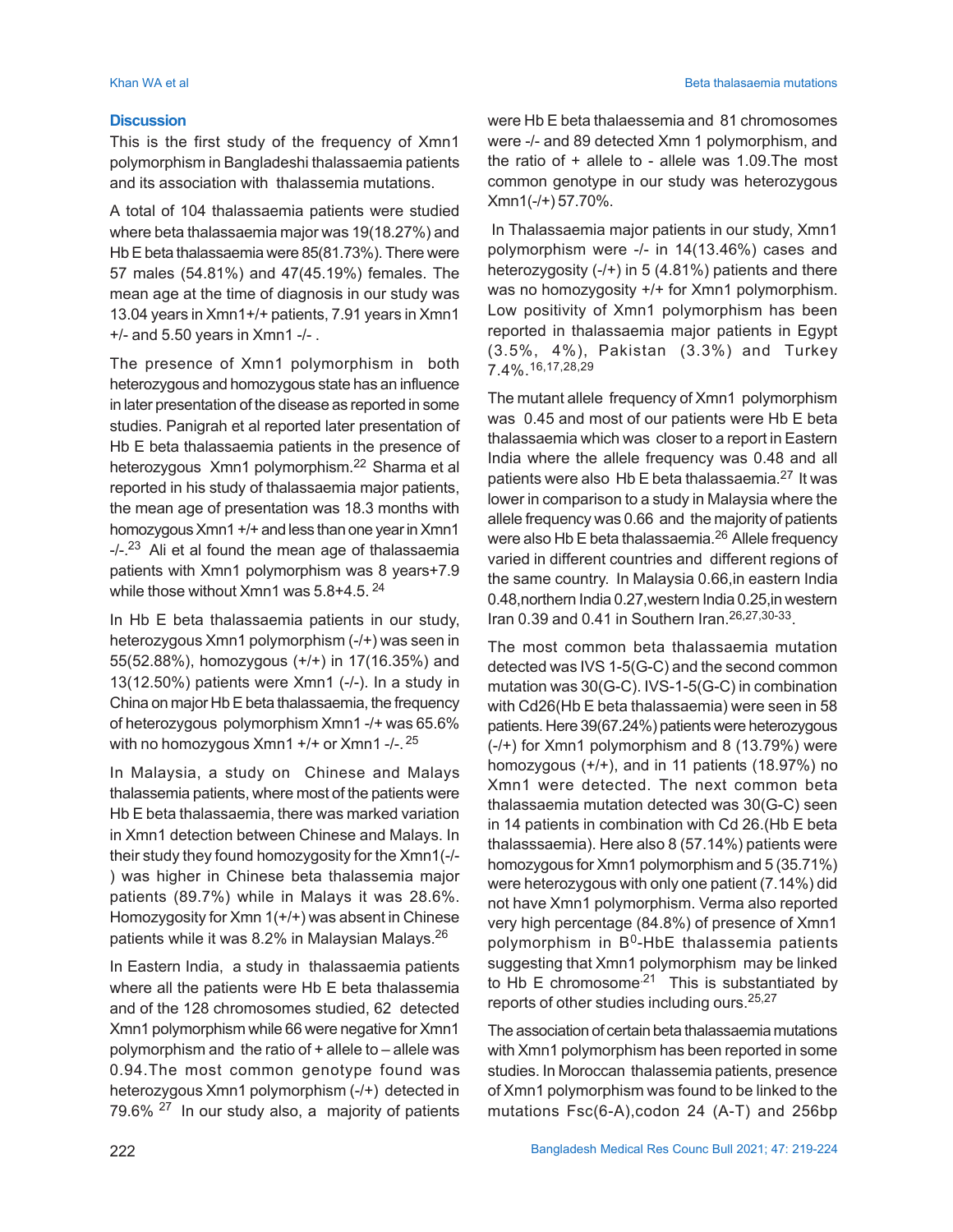#### Beta thalasaemia mutations Khan WA et al

deletion.<sup>20</sup> . In Dezili Turkey,Bahadir et al observed that  $X$ mn1 polymorphism was relatively higher in  $B<sup>o</sup>$ IVS-11-1,B<sup>o</sup> codon 44 and B<sup>+</sup>-87 mutations in comparison to other B thalassaemia mutations.<sup>17</sup> In Pakistan, Xmn1 polymorphism association with Beta thalassaemia varied in different studies. Ali et al observed IVS1-5/IVS 1-5 to be associated with Xmn1 polymorphism.<sup>24</sup> Ashraf et al with IVS-1-1.<sup>34</sup> and Hanif et al with IVS1-5, Cd30, IVS II-1 and Inv / Del Gã (<sup>A</sup> ã ä â). 35 and in Egypt Said et al reported higher IVSII - 1 mutation in Beta thalassaemia major patients.<sup>28</sup> Correlation was also seen between Xmn1 polymorphism and IVS-1 mutation in the Punjab Khatri community in India.<sup>19</sup> In Iran Xmn1 polymorphism was detected in homozygous state in 87.5% of patients for the IVS-II-1 (G'!A) mutation.<sup>18</sup>

Therapy with Hydroxyurea has also been shown in many studies to reduce the requirements of blood transfusion or completely no blood transfusion in thalassaemia patients. An Iranian study reported favorable response to hydroxyurea in thalassaemia major patients where 80% had good response in patients having Xmn1 homozygous and 40% in heterozygous  $Xmn1<sup>36</sup>$  A study in Israel on the response to hydroxyurea to thalassaemia major and intermedia patients resulted in majority of thalassaemia major patients became transfusion independent and those thalassemia intermedia patients requiring occasional transfusion did not require any further transfusion. Here, majority of thalassaemia major patients were either homozygous or heterozygous for Xmn1 polymorphism.<sup>37</sup>

A study in India also showed good long term response to hydroxyurea therapy in patients with  $Xmn1(+/+)$ . Other genetic factors like Beta thalassaemia mutations, alpha thalassaemia mutations or polymorphisms in BCL 11A and HBS1L –MYB genes did not contribute to this response.<sup>38</sup>

Ansari et al in Pakistan reported good response with hydroxyurea therapy in a majority of Beta thalassaemia patients with Xmn1 polymorphism.<sup>11</sup>On the other hand, the response to hydroxyurea has not been very encouraging in some studies. Ehsani et al did not find any significant haematological response in presence of Xmn1 polymorphism in thalassaemia intermedia patients.<sup>14</sup> Dixit et al reported good response to hydroxyurea in thalassaemia intermedia patients but it was not related to either Beta thalassaemia mutations or presence of Xmn1 polymorphism.<sup>13</sup>

#### **Conclusion**

The positivity of Xmn1 is quite high in our patients mainly in Hb E beta thalassaemia patients and its association with Cd  $26 +$  IVS 1-5(G-C) and Cd  $26 +$ Cd 30(G-C). Physicians may follow the presentation of these patients with these mutations and use hydroxyurea to reduce or eliminate the requirement of blood transfusion.A clinical study assessing the response to hydroxyurea of thalassaemia patients showing positive Xmn 1 polymorphism should be done.

#### **Acknowledgement**

The authors are thankful to Bangladesh Medical Research Council for financial support to conduct this study and also thankful to all thalassaemic patients\who agreed to give samples for this study.

*Conflict of interest:* There was no conflict of interest. *Funding:* Bangladesh Medical Research Council (BMRC) *Ethical approval:* NREC of BMRC, Dhaka Submitted: 25 February 2021 *Final revision received:* 22 July 2021 Accepted: 30 June 2021 *Published:* 01 August 2021

#### **References**

- 1. Khan WA, Banu B, Amin SK, *et al*. Prevalence of Beta thalassemia trait and Hb E trait in Bangladeshi school children and health burden of thalassemia in our population. DS (Child) HJ. 2005; 21:1-6.
- 2. Angastiniotis M,Eleftheriou A,Galanello R ,Harteveld CL,Petrou M,Traeger-Synodinos J,Giordano P,Jauniaux E,Modell B,Serour G,Prevention of Thalassaemias and other Haemoglobin Disorders: Volume 1: Principles[Internet]. Old J, editor.2<sup>nd</sup> ed.Nicosia(Cyprus): Thalassaemia International Federation:2013. PMID:24572827
- 3. Mannan A, Kawser J, Ahmed AMA, *et al*. A Demographic Approach for Understanding the Prevalence of  $\beta$  Thalassemia Patterns and Other Hemoglobinopathies: Selective Study in Chittagong City Perspective. Asian Journal of Biological Sciences. 2013;6:124-30.
- 4. Uddin MM, Akteruzzaman S, Rahman T,*et al*."Pattern of â-Thalassemia and Other Haemoglobinopathies: A Cross-Sectional Study in Bangladesh." ISRN Hematol. 2012; 2012: 659191.
- 5. Khan WA, Banu B, Sadiya S, Sarwardi G (2017). Spectrum of types of thalassemias and hemoglobinopathies: study in a tertiary level children hospital in Bangladesh. Thalassemia Reports. *7*:6354